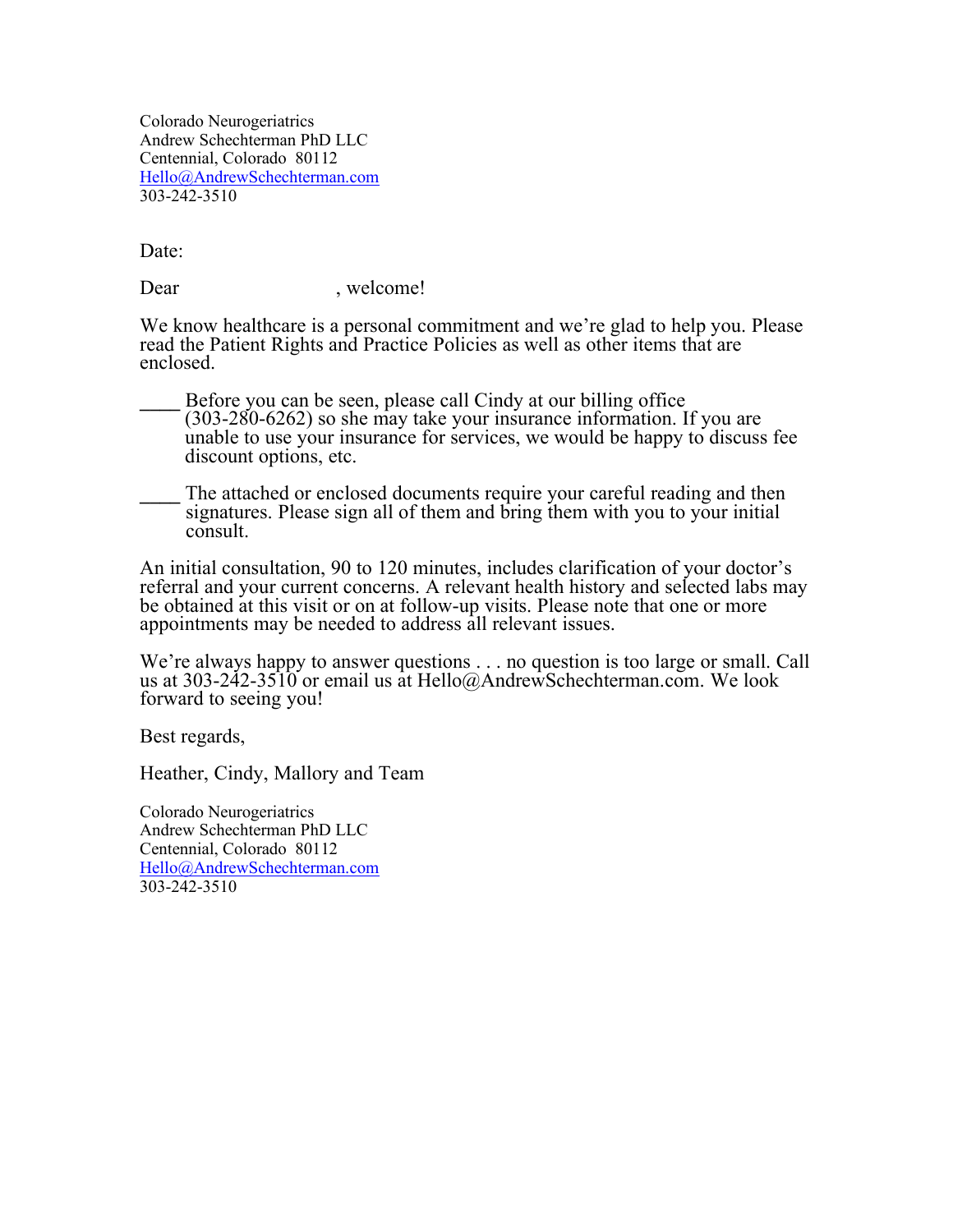Colorado Neurogeriatrics, Andrew Schechterman PhD LLC Centennial, Colorado 80111 Hello@AndrewSchechterman.com 303-242-3510

## **Patient Rights and Practice Policies**

**Appointments and Availability:** Self-referral and Provider-initiated referral are accepted; no third-party authorization is required to obtain services. If referred by a Provider, written permission will be requested so as to communicate with that Provider. Office hours are subject to change but typically include weekdays (Monday, Tuesday, Wednesday, Thursday and/or Friday). Saturday AM appointments may be available on request. Before, during and after office hours, messages may be left for return on the following business weekday.

**Electronic Communications:** Electronic communications may put your privacy at risk and can be inconsistent with the law and standards of healthcare. The appropriate use of email, cloud services, telephone, voicemail and other forms of electronic or digital communications is possible but cannot be guaranteed secure or confidential. We will make every effort to protect your privacy but assume no responsibility for any communications which violate the Electronic Communications Privacy Act.

- Email: Email communication is for administrative purposes only. No email is used to communicate about confidentially protected healthcare
- Text Messaging, Instant Messaging or Similar: We do not send or respond to text messaging, instant messaging or similar communications.
- Social Media: The practice does not professionally communicate via any social media platforms such as Twitter, LinkedIn or Facebook. We do not establish or accept online relationships with Patients. In the digital era, both Patients and Providers (as non-professionals) may have an online presence. There is the possibility they may encounter one another online; if this occurs, usual and customary conduct is expected.
- $\blacksquare$  Website: The practice has a website that is Public access and for professional use only. You may sign up for a newsletter or similar public communications. Any website feature, function or interaction that is private (e.g., paying your bill) is secure. As a member of the Public you are welcome to access, review and use the information on the Website at your own risk. All Public access websites come with risk and as a member of the Public (or as a potential or actual Patient), you are advised to take reasonable precautions to operate in a safe and secure manner. Though this
- Rating and Reputation Websites: There are websites that provide opportunity for the public to comment and rate a healthcare practice and/or provider (e.g., office environment, bedside manner, quality of care). These websites may or may not provide you helpful information. If you encounter such websites and wish to participate, please be aware that as a Provider, State and Federal laws prohibit us from acknowledging, commenting, or responding in any digital manner. In contrast, if you have a comment or rating you would like to share in person or by letter (etc.), we always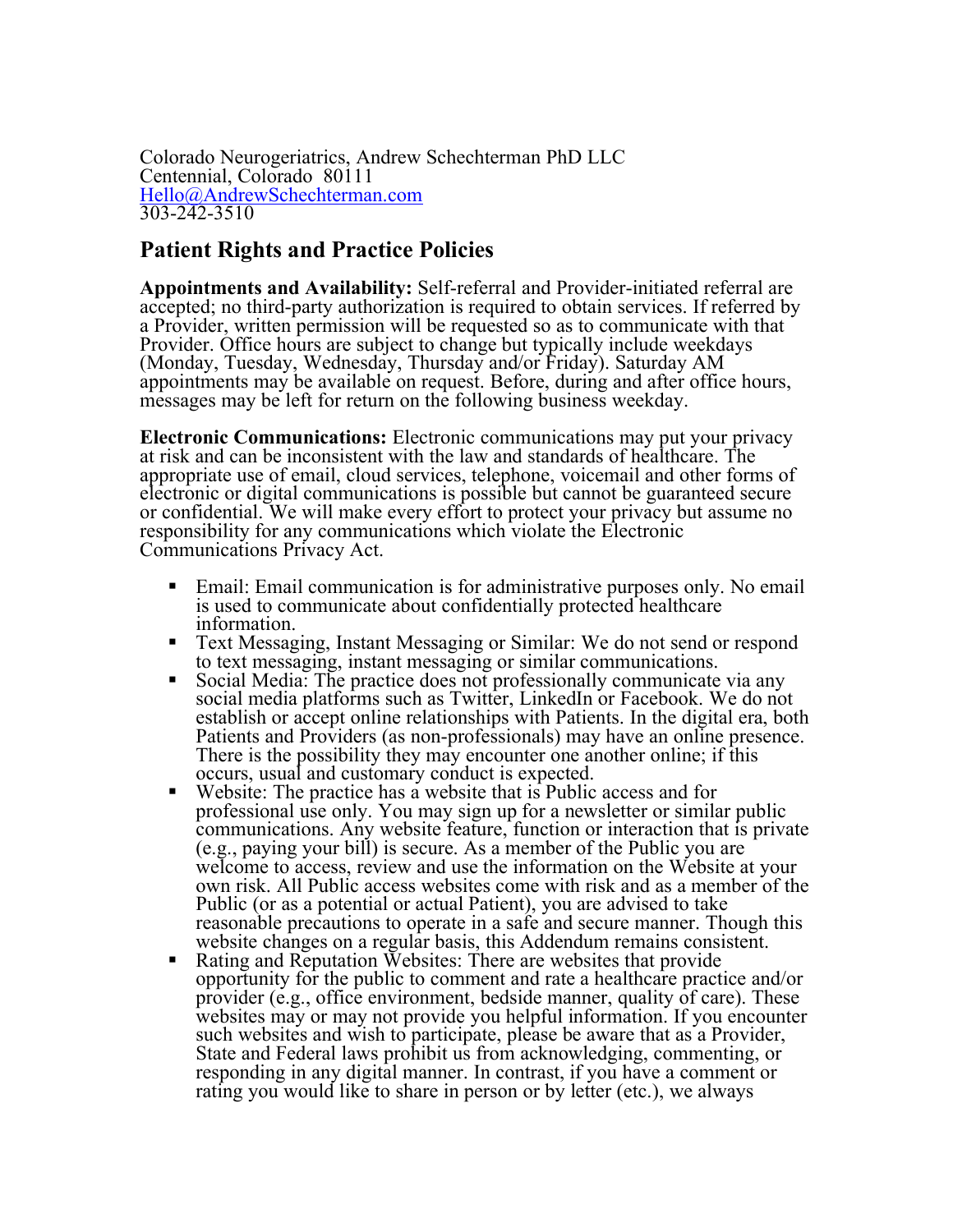welcome your feedback and are committed to opportunities to better serve

you.<br>• Web Searches: You may search for or encounter information about the Practice on the Web. If you have any concerns regarding such publicly accessible information, please let us know.

**Limits to Confidentiality:** Information shared between healthcare Patient and Provider is legally protected in most circumstances. Exceptions, as listed in Colorado Statutes (C.R.S. 12-43-218) include:

- 
- 
- 
- 
- 
- Legal action against the Provider.<br>
Quality of service complaints.<br>
Disciplinary proceedings.<br>
Reviews of professional conduct.<br>
Reporting any concern per any suspected abuse or neglect.<br>
Duty to warn where a P imminent physical violence against a specific person or persons, including those identifiable by their association with a specific location or entity. As such, the Provider must make reasonable and timely effort to notify the person or persons, or the person or persons responsible for the specific
- Additional limits to confidentiality include but are not limited to insurance reimbursement, collections, communications with third-party payers, and
- $\blacksquare$  Best practices often require consultation with other healthcare professionals; during such consultations, all Notice of Policies and Practices to Protect the Privacy of Your Health Information (HIPAA statement) and Authorizations to Release/Request will be in effect unless
- withdrawn.<br>• Control of information once released to an authorized third-party cannot be controlled.

**Emergency and Suicide:** In the event of any emergency, please call 911 or proceed immediately to your nearest Emergency Room. If suicidal, you may also call the National Suicide Hotline at 800-273-TALK (8255), or the Colorado Suicide Hotline (Metro Crisis Services, http://www.metrocrisisservices.org) at 844.493.TALK (8255).

**Fees:** Fees are subject to change. Payment is required at time of service. As neurogeriatric care is provided (1) in person face to face (e.g., a doctor using a stethoscope to listen to your breathing) and (2) non face to face (e.g., a radiologist reviewing your x-rays), please note the following:

- § Your insurance plan is a legal agreement between you and that company (private or public or other). As such, we are unable to influence or enforce policies that have been agreed between you and that company.<br>• Fees incurred include in person, other persons, phone or other types of
- communications (signed authorization usually required), reviews of records, screening, assessment or test selection, administration, analysis of data, synthesis of data, interpretation and review with Patient and/or Collateral, documentation and report generation, planning, consultation with other healthcare-related providers (signed authorization is usually required), consultation, advocacy and/or coordination with legal, financial or other non-healthcare professionals (signed authorization usually